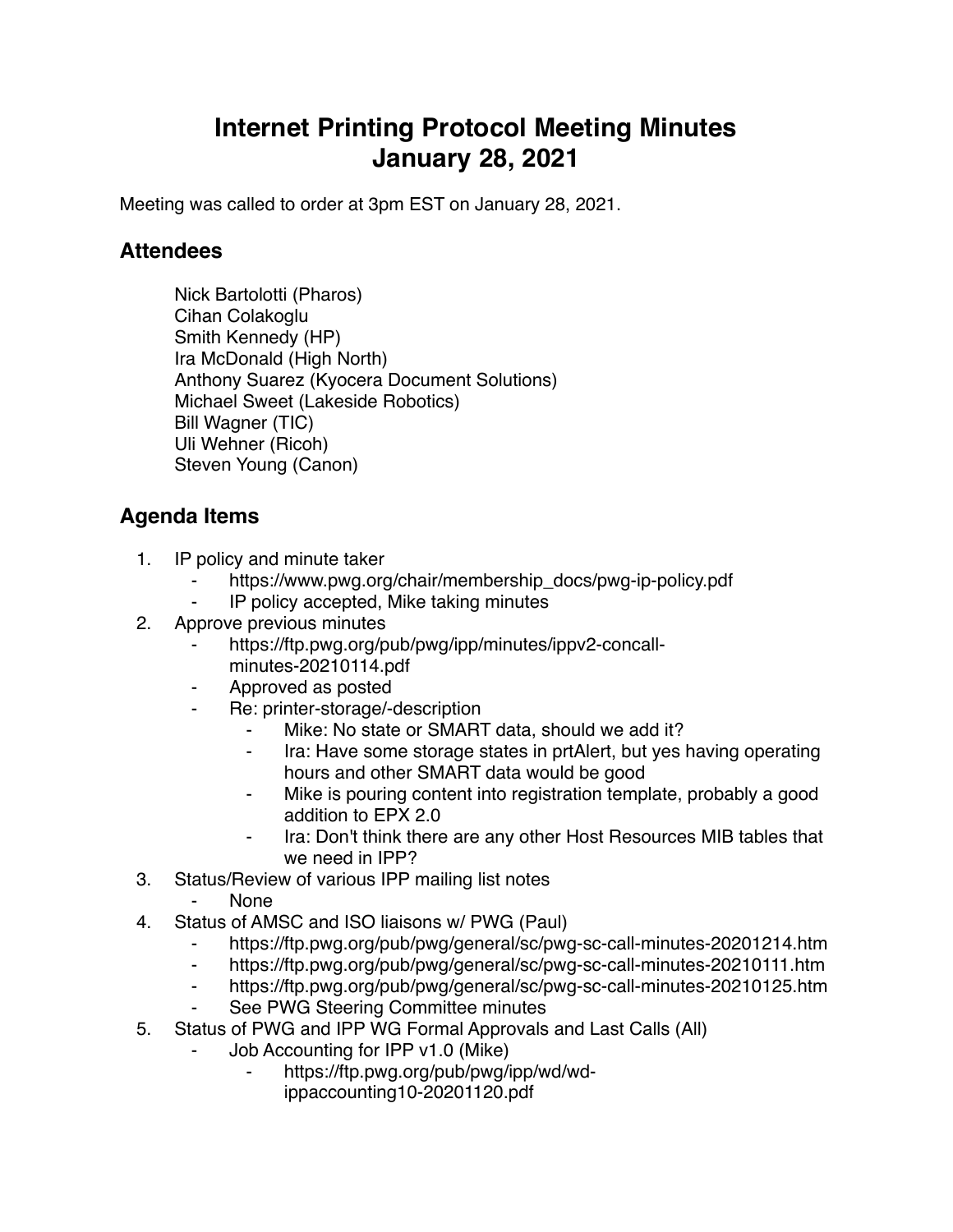- ⁃ https://ftp.pwg.org/pub/pwg/ipp/wd/lcrc-ippaccounting10.txt
- ⁃ Stable draft for a Best Practice
- PWG Formal Vote started 01/06/21 ends 02/05/21
- ⁃ Quorum achieved
	- Schedule PWG Best Practice in Q1 2021
- **IPP WG Charter (Ira)** 
	- https://ftp.pwg.org/pub/pwg/ipp/wd/wd-ipp-charter-20210125-rev.pdf
	- ⁃ Stable draft for new work items
	- ⁃ IPP WG Last Call started 01/06/21 ended 01/22/21
	- ⁃ IPP WG to approve today and start PWG Call for Objections
	- Schedule IPP WG and PWG approval in Q1 2021
	- ⁃ Line 78: Misplaced close parenthesis (down on line 79)
- 6. Review of IPP Slides (Mike)
	- ⁃ https://ftp.pwg.org/pub/pwg/ipp/slides/ipp-wg-agenda-february-21d1.pdf
	- ⁃ Fix copyrights in footers
	- ⁃ Slide 12: Q3 2021 for NODRIVER
	- ⁃ Slide 16: Mike will expand with MS email discussion info
	- ⁃ Slide 21: Q2 2021 for EPX
	- ⁃ Slide 27: Update with info from Paul and SC minutes
	- Mike will post an update before the F2F
- 7. Review of IPP Finishings v2.2 (Smith)
	- https://www.pwg.org/archives/ipp/2021/020833.html
	- https://ftp.pwg.org/pub/pwg/ipp/wd/wd-ippfinishings22-20210108-rev.pdf
	- ⁃ Interim draft for Errata update
	- ⁃ Schedule PWG Call for Objections Q1 2021
	- ⁃ Resume at section 6.3
	- Global: Make sure to keep the ith value language in a separate paragraph from other requirements
	- Section 6.4:
		- Rework first paragraph:
			- Simple description of attribute
			- Statement of conformance requirements
			- Second paragraph: source of values ("are consistent with")
				- The values of this attribute are consistent with the finSupplyDescription element [RFC3806]. When mapping from the MIB, the values are generated using the following process:
			- Numbered list of steps
			- Last paragraph: ith value wording
	- Section 7.9 (finishing-col-database):
		- Was RECOMMENDED in 2.0, should we make it REQUIRED?
		- ⁃ Ira: Makes sense to move to 3.0 so we can make it REQUIRED
		- Mike: Focus on only making REQUIRED things that are in shipping printers
	- ⁃ Section 7.10 (finishing-col-default): REQUIRED to support, may not be present (no default)
	- Section 7.11 (finishing-col-ready): REQUIRED